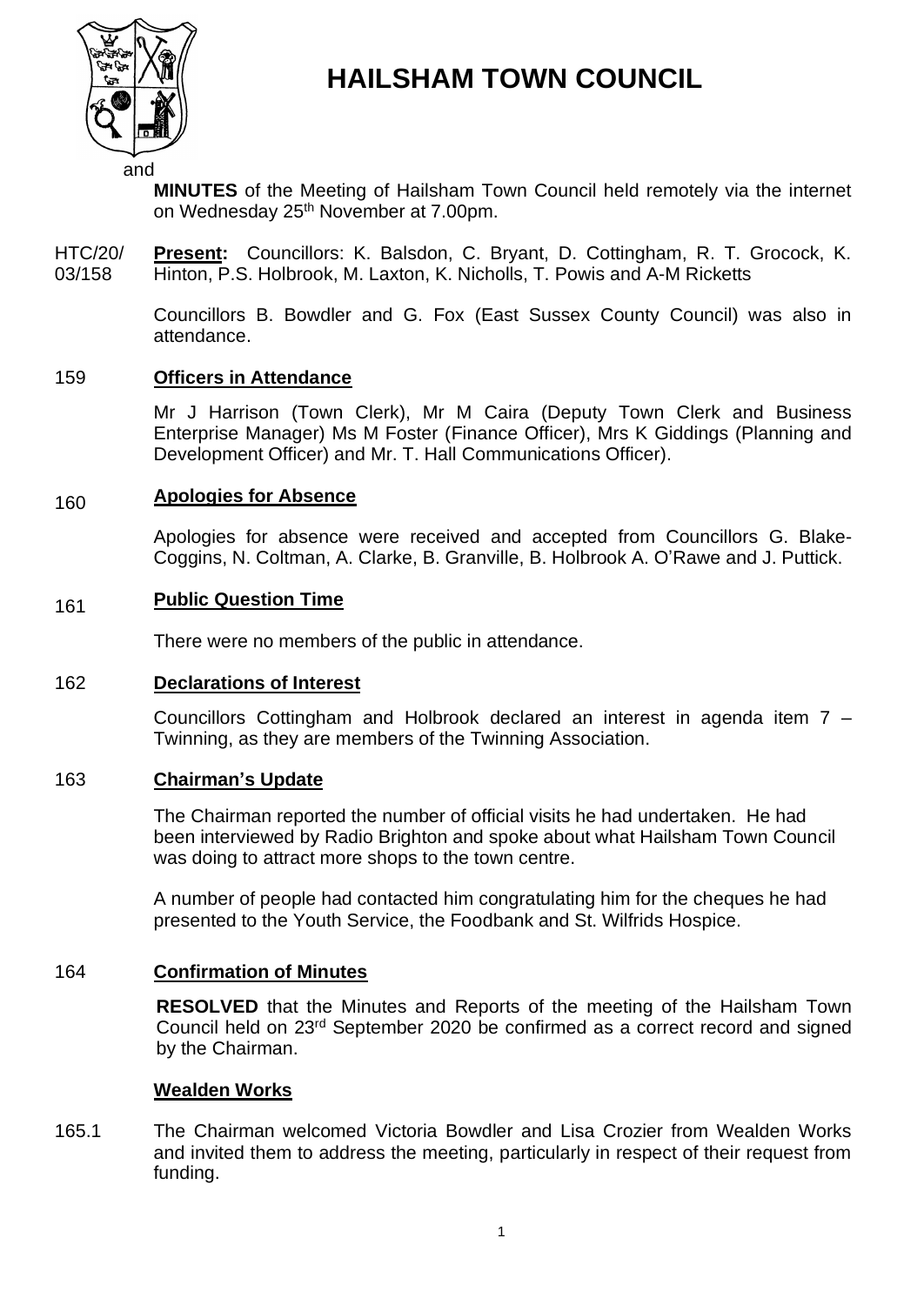Ms Bowdler said that a detailed report on the activities of Wealden Works to the Council.

Wealden Works had now been going for four years and had helped many young people find work. They ran 10-week course for young people aged between 16 and 24. This included help with writing CVs as well as general life skills.

Hailsham young people now made up the second biggest intake and their request for funding was for over a three-year period.

Councillors Powis and Laxton both said they were admirers of the work undertaken by Wealden Works but there were huge pressures on the budget.

The Finance Officer confirmed this, saying that there would be a shortfall of over £100,000 in the next financial year. This would equate to a 9% increase in the Hailsham Town Council precept. She said there were two options available to members if they were minded to provide funding for Wealden Works: the first by providing a grant as part of the normal grant process or to add it in to the precept.

Councillor Hinton said that he could not support agree a substantial budget spend in isolation from the budget setting process. Decisions on funding should not be made on an ad-hoc basis.

The Chairman proposed giving Wealden Works £1,000 out of capital receipts as a one-off payment. The Town Clerk said that capital receipts cannot be used for this project and that any funding would have to come from revenue income. In any case, there was not £1,000 available for use.

The Chairman said that he would bring this matter before the next meeting of the Finance, Budget, Resource and Staffing Committee.

165.2 **RESOLVED** that the provision of £1,000 to Wealden Works should be added to the budget to be considered at meeting of the Finance, Budget, Resource and Staffing Committee.

> This proposal was carried by 7 votes to 0 with 2 abstentions. Councillors Balsdon and Hinton requested that their abstentions be noted.

### **Twinning**

166.1 The Town Clerk reported that an email had been received from the Chairperson of a local council in the Kamuli District in Uganda and requesting a twinning arrangement with Hailsham. This had been discussed at the last meeting where the Town Clerk had been instructed to reply asking for more details on the type of things the twinning arrangement, if agreed, would cover.

> They local council had replied citing a number of items that they wanted advice on; these fell well outside the scope of issues Hailsham Town Council could offer help on.

166.2 **RESOLVED** to write back to the local council in the Kamuli District in Uganda saying that Hailsham Town Council was not in a position to offer help on the areas wanted and suggesting that they contact East Sussex County Council and Wealden District Council.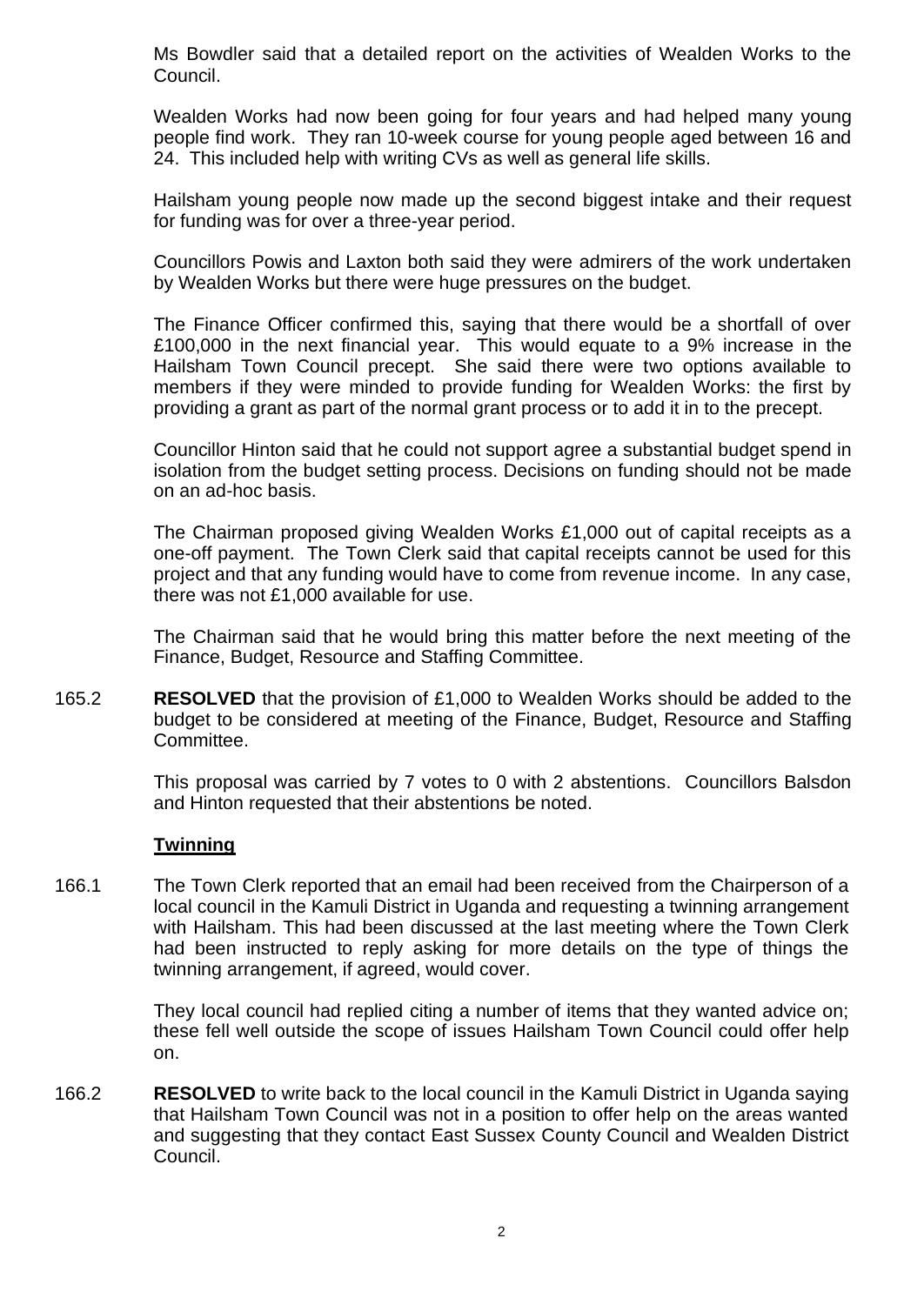# **Urban Grass Cutting**

167.1 Members were asked to consider a request from East Sussex County Council to fund urban grass cutting for 2021.

There were three options:

Option 1 - Standard: Two cuts over the course of a year to be carried out by ESCC at no cost to the Parish/Town Council. Urban grass will be managed for safety purposes only.

Option 2 – Extra cuts: Parish/Town Councils may fund an additional four cuts to be carried out by ESCC, totalling six cuts (two standard and four extra) over the course of the year. This would cost the Parish/Town Council a total of £9,262 for the year.

Option 3 – Self delivery**:** Parish/Town Councils take on responsibility to deliver all urban grass cutting in their area. This must include a minimum of two cuts over the course of the year. ESCC will not carry out any urban grass cutting in the area. ESCC would pay the Parish/Town Council the sum of4,631 to do this.

167.2 **RESOLVED** to fund an additional four cuts a year at a cost of £9,262.

# **Risk Assessments Policy**

- 168.1 The Deputy Town Clerk and Business Enterprise Manager said that the adoption of a Risk Assessments Policy is something that the Council needs to do on a periodical basis. An updated policy was attached to the agenda.
- 168.2 **RESOLVED** to adopt the draft Risk Assessments Policy with the addition of an officers highlight of the top 4 or 5 risks and adding a policy on homeworking and that Hailsham Town Council would pursue debtors.

# 169 **Meeting Dates for 2021**

**RESOLVED** to adopt the schedule of meeting dates as attached to the agenda.

# 170 **Confidential Business**

**RESOLVED** that the press and public are temporarily excluded during the discussion on the items (12,13 and 14) of the agenda as it concerns: The terms of tenders and proposals and counter proposals in negotiation for contracts:

(In accordance with the Council's Standing Orders No. 1E).

# **CIL Hailsham Meaningful Proportion**

171.1 The Town Clerk said that he had received a letter from Wealden District Council suggesting a meeting with representatives of Hailsham Town Council and Hellingly Parish Council to discuss CIL payments and projects following the delay in adopting Neighbourhood Plans via referenda because of COVID-19. The meeting was to be held on Monday 30<sup>th</sup> November.

> Wealden was still required to pass on the 15% of the relevant CIL receipts to parish councils (rather than the 25% as would have been the case had Neighbourhood Plan been adopted via successful referendum taken place). However, Wealden had been considering whether an additional sum, equal to the shortfall in expected CIL